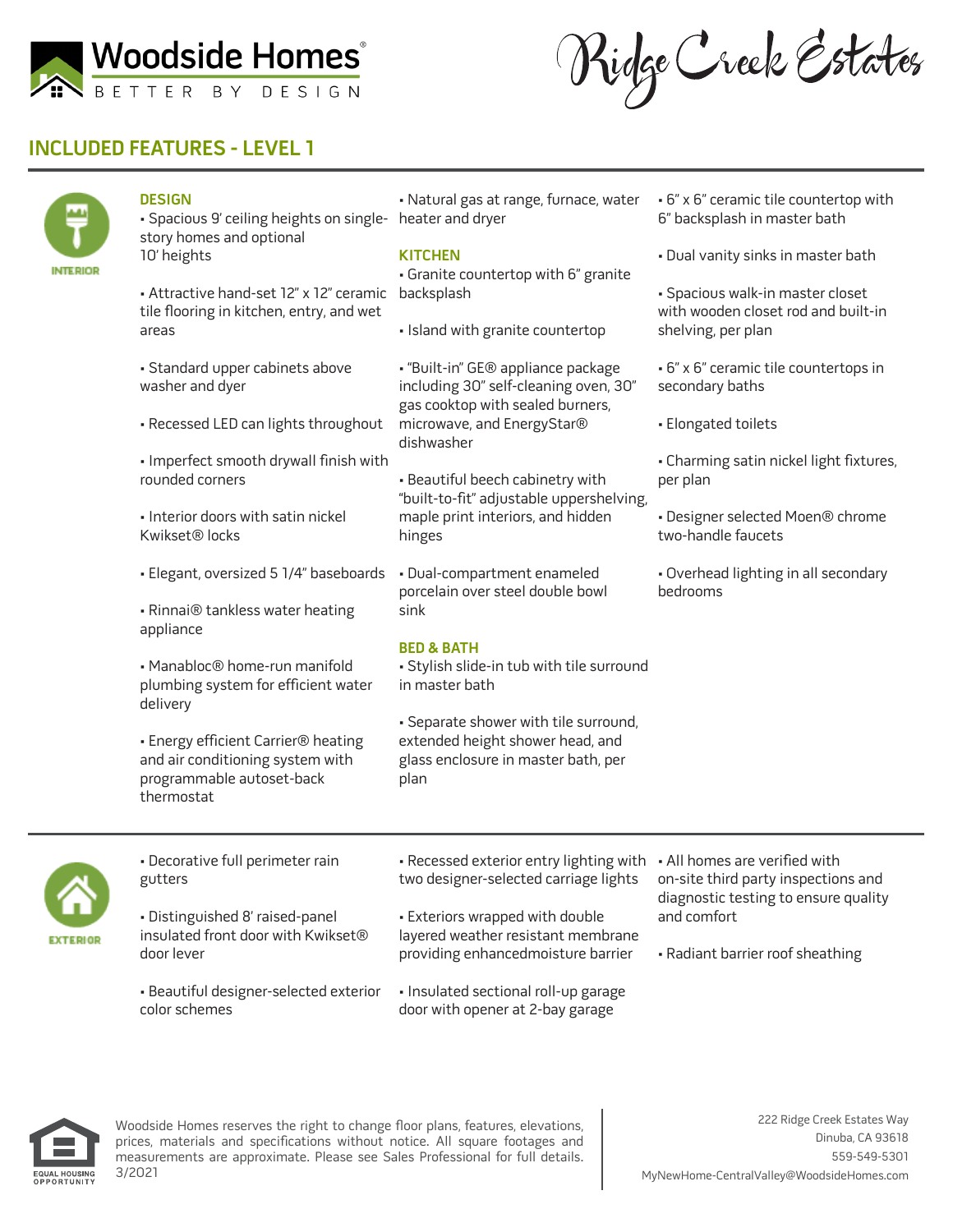

Ridge Creek Estates

## **INCLUDED FEATURES** LEVEL 1 CONTINUED



• Dual-paned low "E"-vinyl framed beige windows



• HVAC systems with MERV 13 filtration, designed to capture airborne particles less than a micron in size including bacteria, pet dander, and smoke

• High-quality inline kitchen water filtration with the Everpure EF-6000 out-of-sight filter, which catches contaminants and removes sediment between your pipes and your tap to reduce chlorine tastes and smells, prevent cloudy water, and keep water flowing easily and clearly

• The Delta Touch 2.0® Faucet with VoiceIQ™, which allows you to turn your kitchen faucet on and off with just a touch or the sound of your voice\*

• Exterior and interior building standards designed to keep the insides of your walls dry to help prevent mold, including waterresistant house wrap, flashing, and sealants to keep moisture out

• Durable PEX tubing for plumbing and DensShield® Tile Backer in bathrooms to create a moisture barrier between your shower and interior walls

• Carpet, vinyl, engineered wood, laminate flooring, cabinets, and adhesives certified as low-VOC

\*Works with your Alexa or Google Home device



Woodside Homes reserves the right to change floor plans, features, elevations, prices, materials and specifications without notice. All square footages and measurements are approximate. Please see Sales<br>Professional for full details. 3/2021



WoodsideHomes.com/California-Central-Valley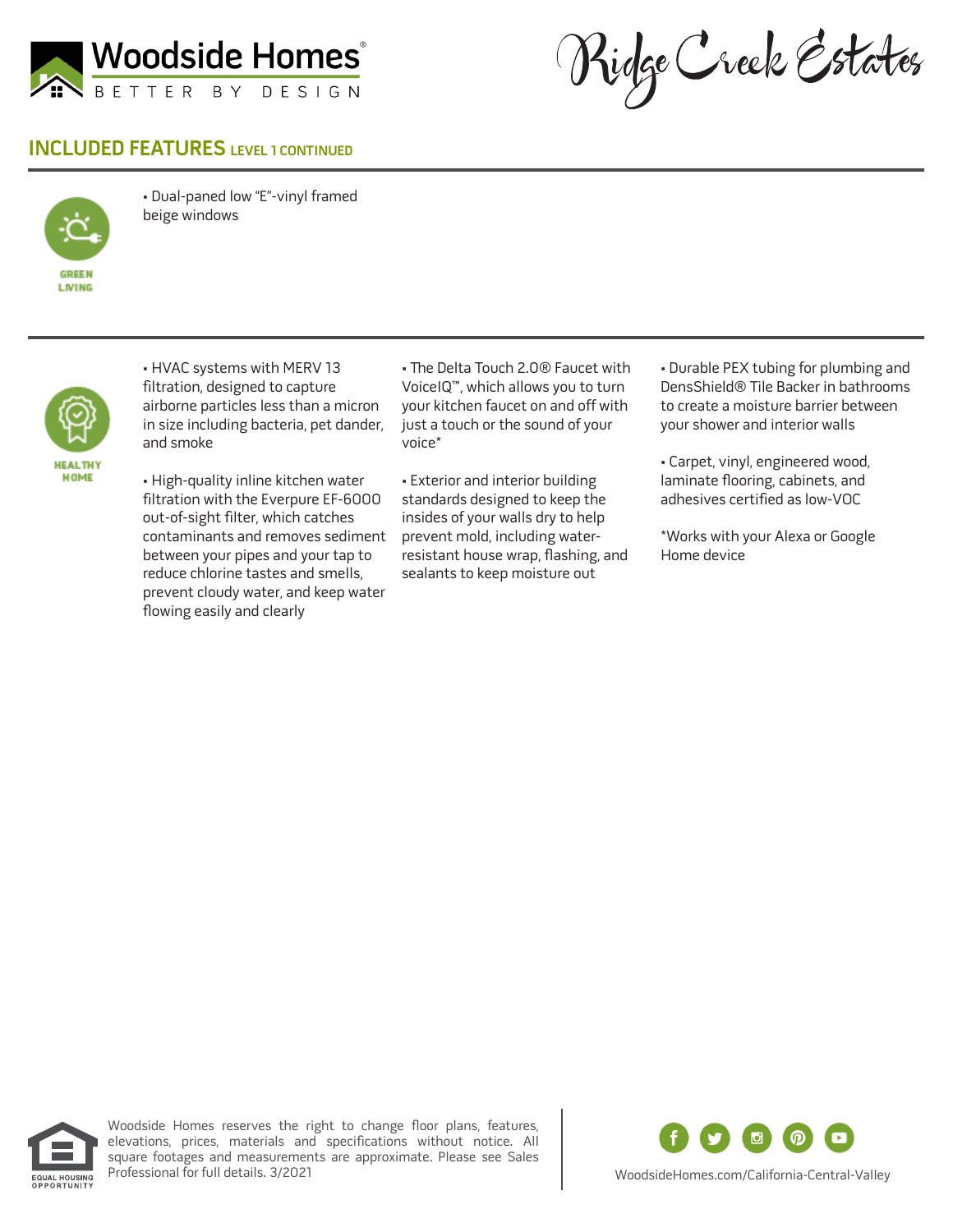

Ridge Creek Estates

# **INCLUDED FEATURES - LEVEL 2**



### **DESIGN**

• Spacious 9' ceiling heights on single-heater and dryer story homes and optional 10' heights

•Attractive hand-set 12" x 12" ceramic tile flooring in kitchen, entry, and wet areas

- Standard upper cabinets above washer and dyer
- Recessed LED can lights throughout
- Imperfect smooth drywall finish with rounded corners
- Interior doors with satin nickel Kwikset® locks
- Elegant, oversized 5 1/4" baseboards
- Rinnai® tankless water heating appliance
- Manabloc® home-run manifold plumbing system for efficient water delivery

• Energy efficient Carrier® heating and air conditioning system with programmable autoset-back thermostat

• Natural gas at range, furnace, water

#### **KITCHEN**

• Granite countertop with 6" granite backsplash

• Island with granite countertop

• "Built-in" GE® appliance package including 30" self-cleaning oven, 30" gas cooktop with sealed burners, microwave, and EnergyStar® dishwasher

• Beautiful beech cabinetry with "built-to-fit" adjustable uppershelving, maple print interiors, and hidden hinges

• Dual-compartment enameled porcelain over steel double bowl sink

### **BED & BATH**

• Stylish drop-in tub with tilesurround in master bath

• Separate shower with tile surround, extended height shower head, and glass enclosure in master bath, per plan

• 6" x 6" ceramic tile countertop with 6" backsplash in master bath

• Dual vanity sinks in master bath

• Spacious walk-in master closet with wooden closet rod and built-in shelving, per plan

• 6" x 6" ceramic tile countertops in secondary baths

•Elongated toilets

• Charming satin nickel light fixtures, per plan

• Designer selected Moen® chrome two-handle faucets

• Overhead lighting in all secondary bedrooms



• Decorative full perimeter rain gutters

• Distinguished 8' raised-panel insulated front door with Kwikset® door lever

• Beautiful designer-selected exterior color schemes

• Recessed exterior entry lighting with • All homes are verified with ontwo designer-selected carriage lights

• Exteriors wrapped with double layered weather resistant membrane providing enhancedmoisture barrier

• Insulated sectional roll-up garage door with opener at 2-bay garage

site third party inspections and diagnostic testing to ensure quality and comfort

• Radiant barrier roof sheathing



Woodside Homes reserves the right to change floor plans, features, elevations, prices, materials and specifications without notice. All square footages and measurements are approximate. Please see Sales Professional for full details. 3/2021